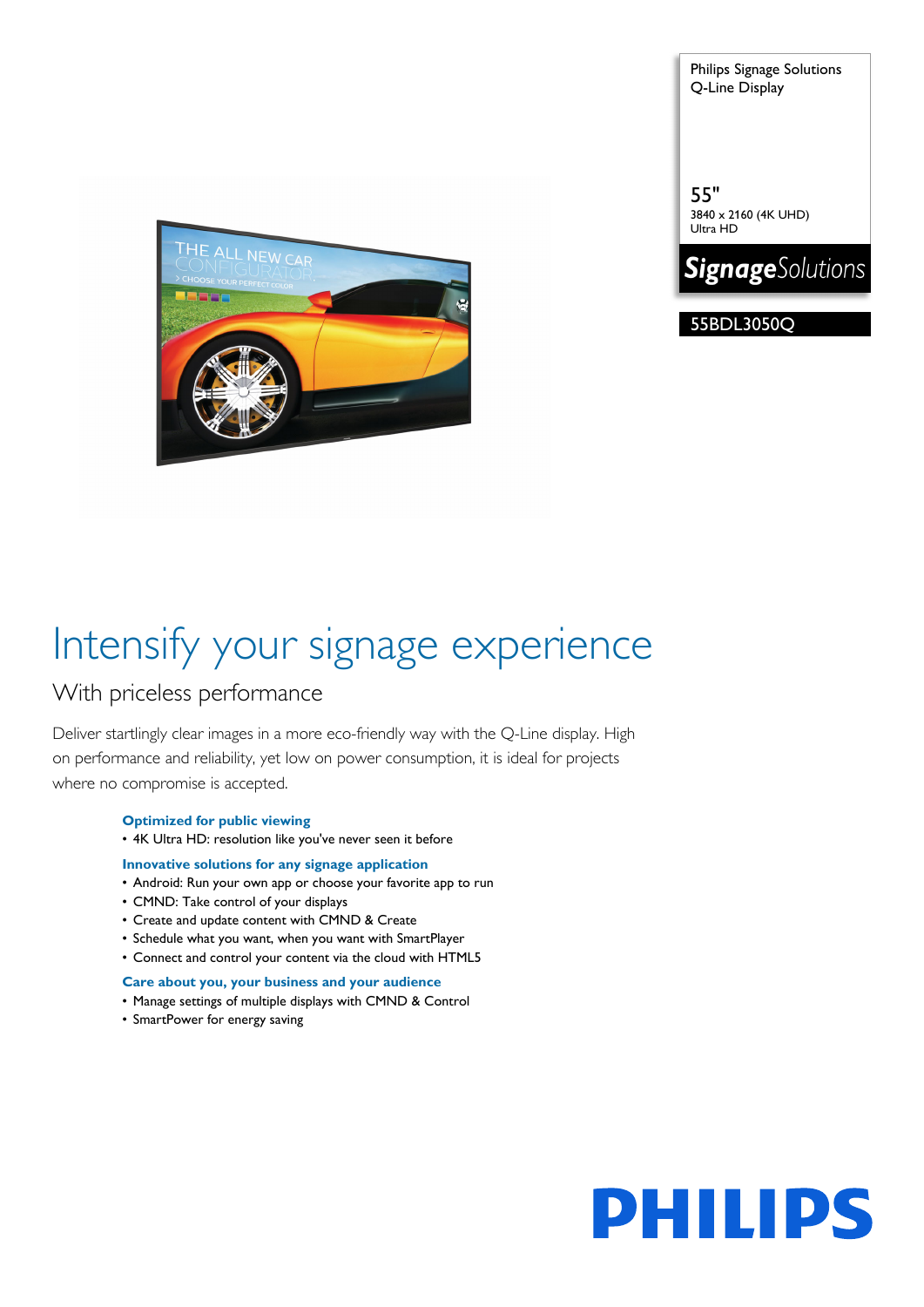## **Highlights**

### **4K Ultra HD Resolution**

See your Signage Solutions like never before thanks to four times the resolution of a conventional Full HD display. 3840 x 2160 pixels provide and image so refined, so lifelike, it's a window to a new world.

### **Powered by Android**

WIth Android OS integrated into the display, you can work with the most developed OS on the planet and save your own app directly into the display. Or, choose from the large library of Android apps and play content from there. With the built-in scheduler, you can daypart your apps and content based on your customer and time of day and with the auto orientation feature, showing content in portrait or landscape is as simple as turning the display.

### **CMND & Create**



Design and create compelling content with CMND & Create, a powerful authoring tool. With a drag and drop interface, preloaded templates, and integrated widgets, you'll be able to amaze your customers with compelling content. Available in portrait and landscape mode.

### **CMND**



A robust display management platform, CMND puts the power back into your hands. Update and manage content with CMND & Create or control your settings with CMND & Control. It's all possible with CMND.

### **CMND & Control**



With CMND & Control, easily manage multiple displays in a central location. With real time display monitoring, setting and software updates from a remote location, and the ability to customize and configure multiple displays at once, such as video wall or menu board displays, controlling your suite of displays has never been easier.

### **SmartBrowser**



Connect and control your content via the cloud with the integrated HTML5 browser. Design your signage content online and connect it with a display or with your complete network. Simply plug in a RJ45 internet cable for network connection, connect the display with the dedicated url-address and you are ready to play your cloud based content.

### **SmartPlayer**



Turn your USB into a true cost effective digital signage device. Simply save your content (video, audio, pictures) on your USB and plug into your display.Create your playlist and schedule your content via the on screen menu, and enjoy your own created playlists anytime, anywhere.

### **SmartPower**



The backlight intensity can be controlled and pre-set by the system to reduce the power consumption by up to 50%, which saves substantially on energy costs.

SmartPlayer



SmartPower